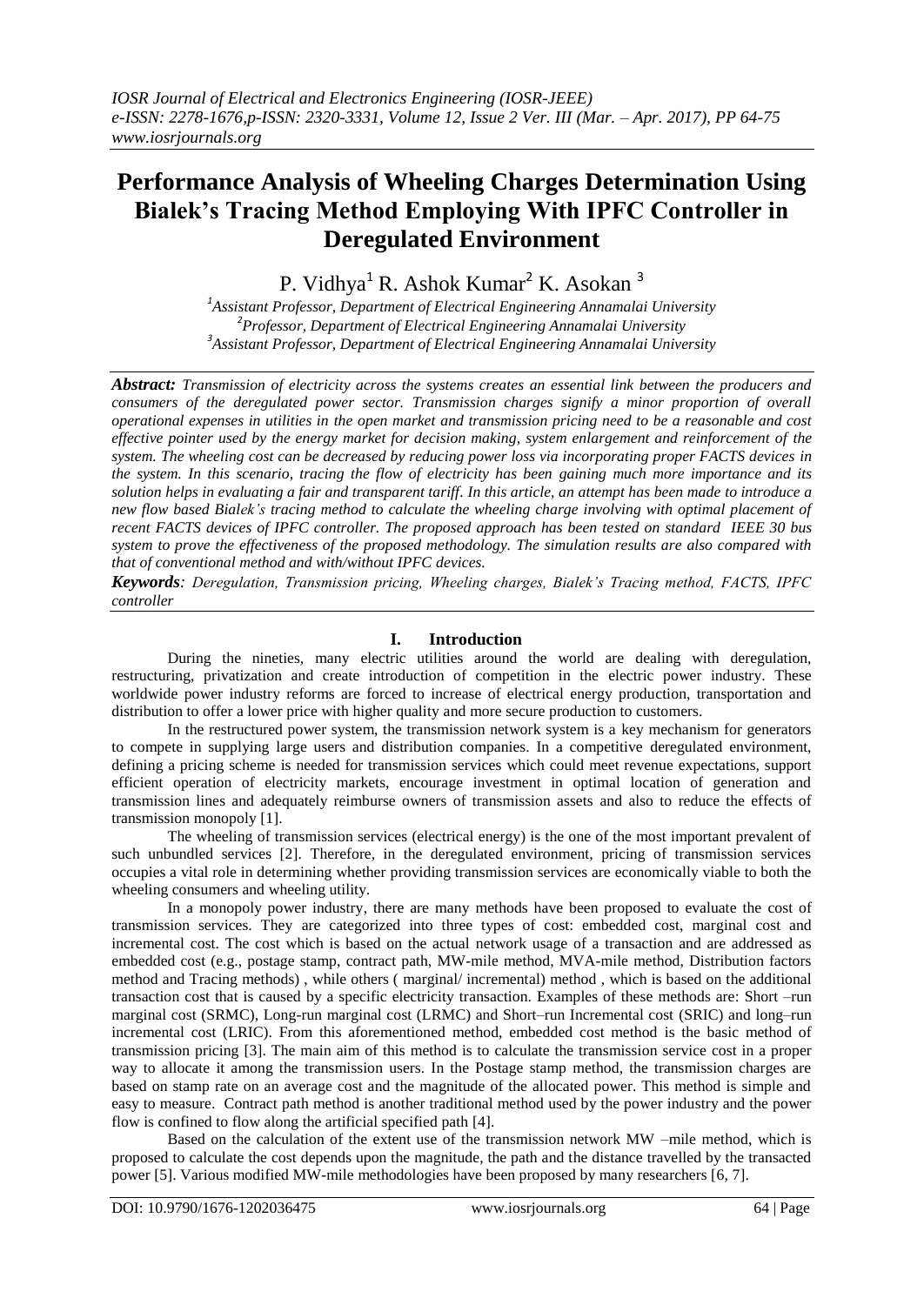MVA-mile method is an enhanced charging methodology over MW-miles, it has been recognized that the use of transmission resources is the best one for the measurement of real and reactive power and [8]. In this method, the power flow at each method caused by the generation / load pattern of each agent is based on the combination of real and reactive power flows.

Distribution factors is an sensitivity analysis method and it shows the relation between changes takes place in power injection in a particular bus and the power flow changes takes place in a particular line. There are three different ways to calculate the distribution factors methods: Generalized Shift Distribution Factors (GSDF), Generalized Generation Distribution Factors, Generalized Load Distribution Factors (GLDF) [9].

Topological Generation Distribution factors based Power flow tracing method was introduced by Bialek in the year 1996, in this method the assumptions is made for the nodal inflows are shared proportionally among the nodal outflows [10]. Another tracing method was proposed by kirschen in the year 1997, which is based on definitions for domains, commons and links [11]. Using this method, it is also possible to calculate equivalent transactions by minimizing the total MW-Km distance covered in the entire system.

The complete space of tracing can be modeled by considering equality and inequality constraints. The power flow tracing methods are tracing the power flow from a source and sink and vice-versa. It can be further sub classified as a proportionate tracing method and optimal tracing method [12].

A.J.Conejio et al.,[13] proposed a method to find the share of participants to transmission cost allocation by forming  $Z_{bus}$  that makes generator-load use the lines electrically close to it. The  $Z_{bus}$  formulation is based on mathematical behavior model which is based on circuit theory and relates the nodal currents to line power flows. In ref [14], the authors rationalized proportional sharing principle of cooperative game theory and information theory. They concluded that the shapely value validates the proportional sharing principle. Also the other way to trace the electricity from power flow tracing algorithms can be found in Extended Incidence Matrix (EIM) considering loop flows. In this methods the charges had been allocated to generators and loads in 50:50 ratios [15]. In 2010, Rao et al., [16] explained the Min-Max fair allocation criteria for transmission system usage allocation.

Marginal pricing of electricity has been employed in several electricity markets. The marginal network revenue for a transmission entity results from the spatial discrimination of spot prices also called LMPs due to transmission constraints and losses. The revenue of this method is also used for financing future transmission investments. However typical marginal revenues account for a little percentage of the total fixed cost which leads to be additional charges and these charges are calculate using an embedded pricing method [17].

In 1986, N.G.Hingorani invented the FACTS technology based on Thyristor operation techniques and gained a greatest interest during the last few years; due to the recent techniques in power electronics are added. FACTS devices are found to be effective controller to solving various power system steady state control problem such as voltage regulation, transfer capability enhancement and control of power flow and enhance the flexible operation of the system [18].

FACTS controllers are broadly categorized as series type controllers, shunt type controllers and combination of series - series and shunt-series type controllers. Examples of shunt controllers: Static Var compensator (SVC).Static synchronous compensator (STATCOM). Thyristor controlled series capacitor (TCSC) and Static Synchronous series compensator (SSSC) is comes under the series type group controllers. Interline power flow controller (IPFC) is the example of series-series type controller and Thyristor controlled phase shifting transformer (TCPST) and Unified power flow controller (UPFC) are belongs to shunt-series type controller [19].

In the available FACTS devices, Interline power flow controller (IPFC) is the latest generation FACTS devices used in the power system for management of power flow in multi-line transmission system. The IPFC has the capability to carry out an overall real and reactive power compensation of the total transmission system [20]. In ref [21], the authors employed the Line-by-Line method with TCSC controller to determine the wheeling cost and losses of real and reactive power in the restructured power system. Here IEEE 30bus test systems are considered, illustrating the performance of the proposed system.

In this article, a new flow based Bialek's tracing methodology has been introduced in allocation of wheeling cost for various transactions. The FACTS devices are introduced in order to harvest the technological benefits. The problem formulation is done in two parts. The first part includes the mathematical approach without considering FACTS devices and the second part includes the FACTS devices in the system. The proposed approach has been tested on standard IEEE 30 bus test system to illustrate the superior performance of the proposed system.

#### **1.1 Various categories of Transmission Transaction**

Generally, a transmission transaction means it refers to the transmission component of the service used by a power utility. For example it deals with a power purchase, power sale or a wheeling transaction. There are several types of transmission transaction involved in power industry [22]. They are listed as follows: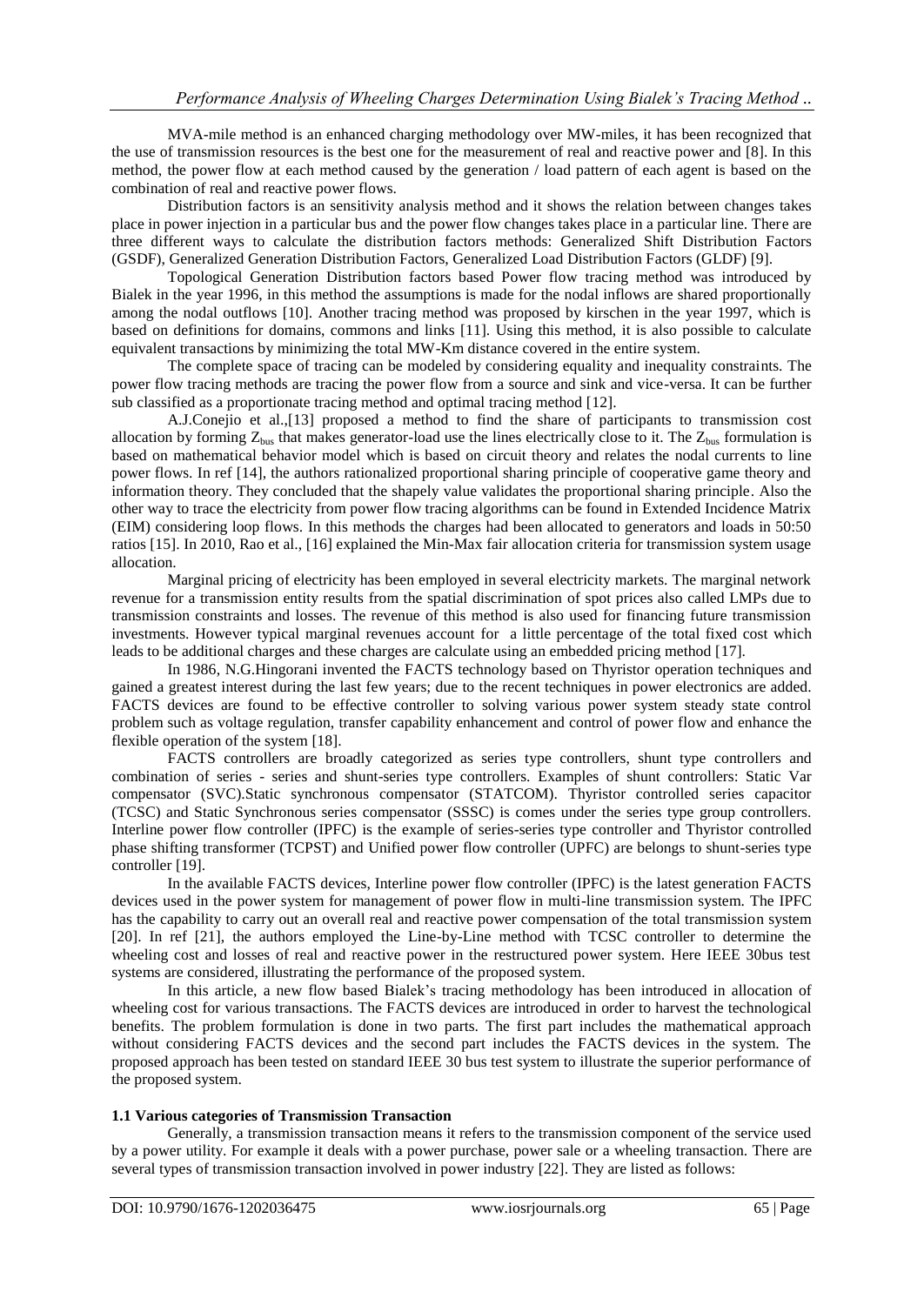## **1.1.1 Firm Transmission Transactions:**

A firm transmission transaction is defined as the result based on contractual arrangements between the utility and wheeling customers. A firm power wheeling is also called as reserved transactions because it makes reservation of capacity on transmission facilities to meet the needed transactions. These transactions are not involved to discretionary interruptions.

#### **1.1.2 Non-firm Transmission Transactions:**

These transactions are considered as; it may be curtail able or as-available basis. Curtailed transactions are referred as ongoing transactions. It may be curtailed at the utility's discretion. As-available transactions are referred as short term, mainly economy and these transactions that take place when transmission capacity becomes available at specific areas of the system at specific times.

#### **1.1.3 Long –term Transmission Transactions:**

Long term transmission transactions means it takes place over a long period spanning several years. The duration period of a long-term transmission transaction is generally long enough to allow building new transmission facilities. This long-term wheeling transaction is the result of contractual agreements distinguishes between the utility and wheeling customers. Example of this transaction is transmission service provided as part of long term firm power sales.

#### **1.1.4 Short -Term Transmission Transactions:**

These short-term transmission transactions may be considered as short as a few hours to as long as one or two years only. It does not associated with transmission reinforcements and it comes under the pooling arrangement or bilateral contract.

#### **1.2 Cost Component of Transmission System**

Transmission cost has gained important economics scale in power industry and they are reflected in the investment cost of transmission line, transformer and substation.

The various cost component involved in transmission system are listed as follows [23,24]:

## **1.2.1 Operating Cost**

This is the cost which includes variable cost primarily to generation rescheduling and re dispatches to reduce the system losses, maintaining system voltage profile, reactive power support and line flow limits.

#### **1.2.3 Opportunity Cost**

It is defined as the cost which a transmission company has to foregoes to meet the transaction such as it could not use cheaper generation and could not realize revenue from firm contract due to line flow reactive limits.

## **1.2.4 Reliability cost**

It is defined as each transmission transaction may change the service reliability level and expected outage cost and hence results in reliability cost. It is very difficult to assess as they attributed to the many factors such as in the timing, the duration, the customer location and the extent of service outage e.t.c.

#### **1.2.5 Reinforcement Cost**

This cost is charged to only for firm transactions and include capital cost of new transmission facilities needed to accommodate the transaction and also include the installation of additional reactive power resources to support the transaction.

#### **1.2.6 Existing Cost**

This existing cost includes the capital cost of the existing facilities used by the transmission transaction.

Therefore the establishment of transmission pricing should be computed such that the total transmission charge include the cost of all the fore mentioned component and thus make a small require amount of profit to the owner.

## **II. Proposed Methodology**

Tracing method was proposed by J.Bialek in 1996 and it is based on ac power flow methods aiming to evaluate the contribution of transmission users to transmission usage. Bialek's method concept is defined as tracing the flows of electricity through power network and could be used for transmission pricing and recovering fixed transmission cost [25].

In this method, it is assumed that the nodal inflows are shared proportionally among nodal outflows. It uses the proportional sharing principle which states that for in any bus there are lines that inject power and other evacuate power. It allows quantifying how much of active or reactive power flow from a particular source to a specific load and also used to calculate the contribution of the generators and loads to the transmission line flows.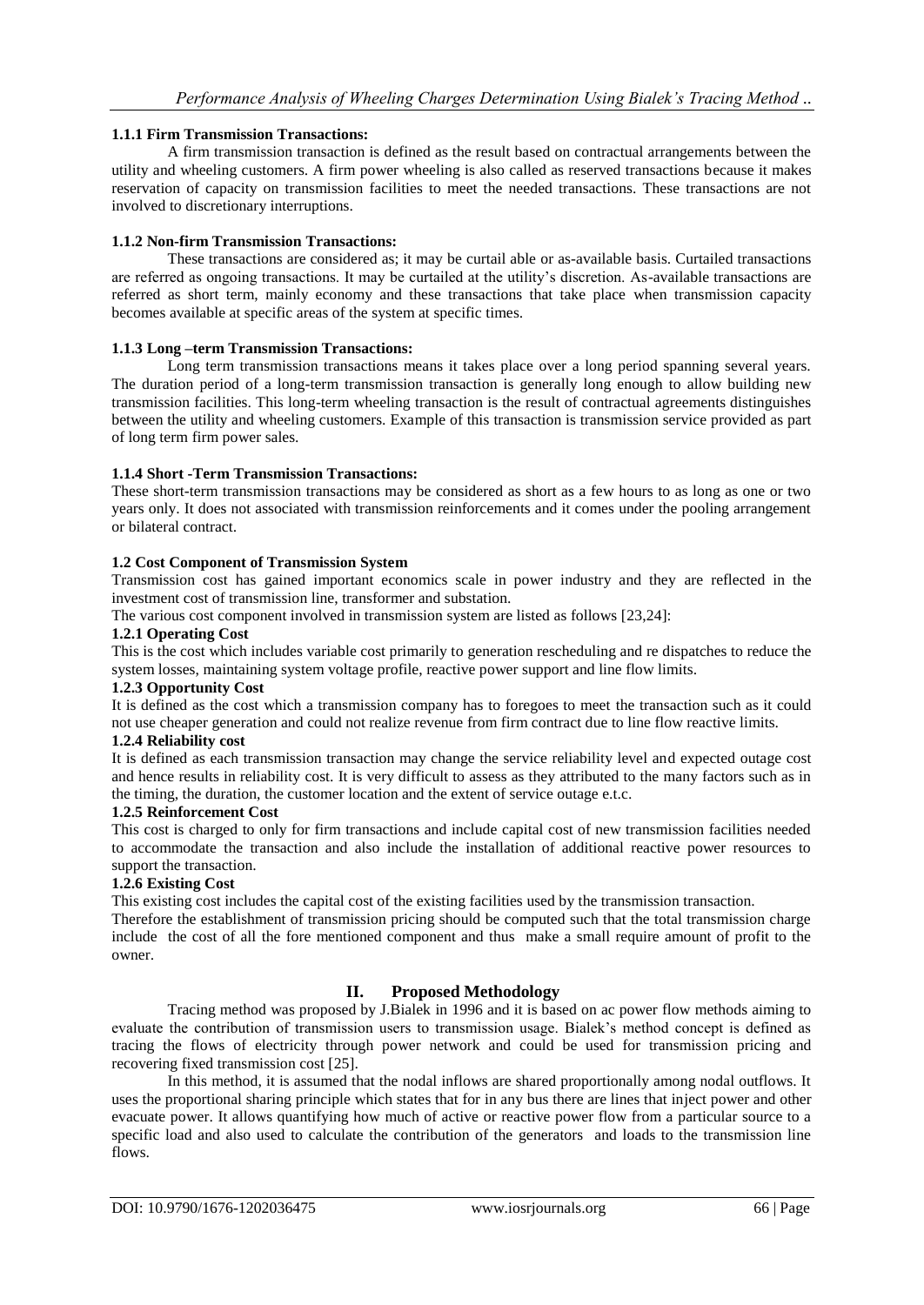In this method, the proportional sharing principle is used to trace the power flow of electricity. There are two basic algorithms used in this method are: Upstream algorithm and downstream algorithm and the algorithm assumes a lossless system in transmission network branch.

Downstream algorithm: In this algorithm, the power flow tracing are takes place from the generator to the load. Here the transmission usage and supplement charge is allocated to individuals loads and losses are allocated to generators. Upstream algorithm: In this algorithm, the power flow tracing takes place from a load to generator. Here the transmission usage and supplement charge is allocated to individual generators and losses are allocated to the load. This method can deal with both dc-power flow and ac power flows; that is, it can be used to find contributions of both active and reactive power flows.

Basically the algorithm is developed using a matrix formulation and it enables the use of linear algebra to analyze the numerical properties of the algorithm. It can also give solution to the questions as how much of the power delivered from a particular load or otherwise how much of the requirement of a particular load comes from a particular generator. The topological distribution factors are always considered as positive, because of this it eliminates the many problems associated with counter flows. Some minor drawbacks may be incurred in this method, only when the lines are heavily loaded due to the assumptions avail in problem formulation [26,27].

The power injections in each bus of the system are given by:

$$
P_i = \sum_{j \in a_i^{(u)}} |P_{i-j}| + P_{Gi} \qquad \forall i = 1, 2, ..., n
$$
 (1)

where  $P_i$  is the total flow through bus  $i, \alpha_i^{(u)}$  is the set of buses that directly supply bus *i* (the flow must go from other buses to bus *i*),

*PGi* is the generation in bus *i* and

 $P_{i-j}$  is the flow in line  $j-i$ , where

$$
\left|\boldsymbol{P}_{i-j}\right|=\left|\boldsymbol{P}_{j-1}\right|
$$

Using the proportionality principle, the flow in a line can be written as

$$
|\mathbf{P}_{i-j}| = \mathbf{c}_{ji}; \mathbf{P}_j
$$
, where  $|\mathbf{C}\mathbf{g}_{ji} = \mathbf{P}_{i-j}|/\mathbf{P}_j$  (2)  
Substituting the equation (2) in equation (1) and arrange it. The equation becomes

$$
P_i = \sum_{j \in a_i^{(u)}} C_{ji} P_j + P_{Gi} \quad \forall i = 1, 2, ..., n
$$
 (3)

$$
P_i - \sum_{j \in a_i^{(u)}} C_{ji} P_j = P_{Gi} \quad o \qquad A_u P = P_G \tag{4}
$$

where  $A_u$  is an (n×n) distribution matrix per injected powers, *P* is the vector of bus flows and  $P_G$  is the vector of bus generations.

The elements of matrix  $A_u$  are defined as follow:

$$
[A_u]_{ij} = \begin{cases} 1 & \text{for } i = j \\ -C_{ij} = \frac{-|P_{j-i}|}{P_j} & \text{for } j \in \alpha_i^{(u)} \\ 0 & \text{e.o.c} \end{cases}
$$
(5)

where *j* must be a bus that supplies power to *i*.

If  $A_u^{-1}$  exists, then vector  $P = A_u^{-1} \cdot P_G$  and its elements are given by:

$$
P_i = \sum_{k=1}^{n} \left[ A_u^{-1} \right]_{jk} . P_{Gk} \quad \text{for } i = 1, 2, ..., n
$$
 (6)

The equation (6) represents the contribution from generator *k* to bus *i* is equal to  $\left[A_{\mu}^{-1}\right]_{jk} P_{Gk}$ . A withdrawal of power in line *i*-l from bus *i* can be calculated as:

$$
|\boldsymbol{P}_{i-l}| = \frac{|\boldsymbol{P}_{i-l}|}{\boldsymbol{P}_i} \cdot \boldsymbol{P}_i = \frac{|\boldsymbol{P}_{i-l}|}{\boldsymbol{P}_i} \sum_{k=1}^n \Big[ A_u^{-1} \Big]_{jk} \cdot \boldsymbol{P}_{Gk} \,. \tag{7}
$$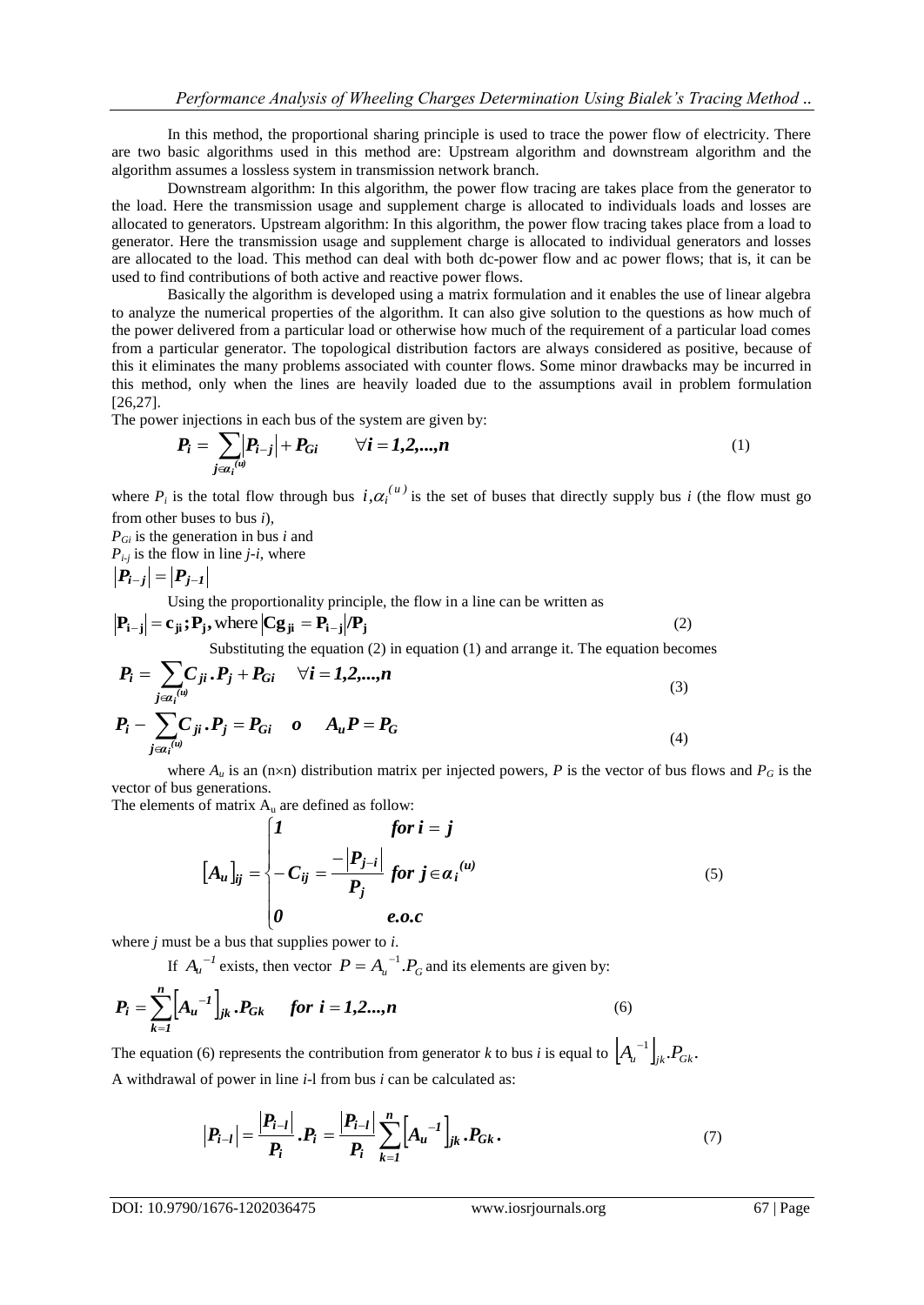$$
=\sum_{k=1}^n D^G i - l, k. P_{GK} \qquad \qquad \text{for } l \in \alpha_i^{(d)}
$$

where  $\alpha_i^{(u)}$  is the set of buses directly supplied by bus *i* and  $\left\|A_\mu^{-1}\right\|_n$ *i*  $G$  *i*  $I$   $I$ <sub>*i*</sub>  $\perp$   $\parallel$ <sup>*i*</sup> *i*-*l*|**<sup>t</sup>**</sup> $\perp$ <sup>*i*</sup> $\parallel$ *i* $k$ *P*  $P_{i-l}$ .  $A$  $D^G i - l, k$  $|A_{\mu}^{-1}|$ , i,  $-l, k = \frac{|I_{i-l}| \cdot |I_{i}}{2}$  is a topological

generation distribution factor, indicating the proportion of power that generator Contributes to line *i*-*l*.

These *D* factors are the ones that permit to allocate the actual use of the transmission lines.

#### **III. Structure And Operation of IPFC**

In general, the simplest Inter line power flow controller consists of two back- to-backs DC to AC (VSC1 and VSC2) converters, which can be used to address the series compensation of the line or in other form; the IPFC has a number of SSSC devices. It is connected in series with coupling transformer of two transmission lines and the dc terminals of another converter are connected through a common dc link. The function of series converter associated with the support system controls the DC voltage across the capacitor and the reactive power voltage magnitude. The shunt converter has the capability to controls both the real power and reactive power voltage magnitude in within the limits position. The series reactive compensation is done by; the converters are connected to the common DC link to exchange active power [28,29]. The schematic diagram of IPFC is shown in Fig.1.



**Fig 1.** Schematic diagram of IPFC

The attractive features of IPFC offers the numerous advantages: Increasing the effectiveness of the overall compensating system for dynamic disturbance, independently controllable series compensation, direct transfer of real and reactive power between the compensated lines, reduce the resistive line voltage drops, transfer power demands from over loaded to under loaded lines, balancing both the real and reactive power flow in a multi-line system reducing the line power losses and improving the voltage profile [30,31]. The IPFC has the capability where the injected voltage in the line is controlled by exchange the real power to the series converter.

In this paper, the proposed Bialek's tracing method is combined with Interline power flow controller (IPFC) to obtain the minimized losses with the reduction of wheeling charges of various transactions. The algorithm of the proposed method is given below:

#### **Algorithm for Bialek's method**

**Step 1**: Read the Input line data, Bus data and Generator data of the proposed system.

**Step 2:** Run the AC power flow to analyze the base case studies.

**Step 3:** Evaluate the base power flows of each lines, from the base case studies

**Step 4:** Read the line lengths in miles of the system.

**Step 5:** Evaluate the tracing of line flow for each line with Bialek's method and find the new power flow by installing with and without IPFC.

**Step 6**: Calculate the real power and reactive power losses.

**Step7:** Determine the total cost of all transactions (TC).

**TC** = total transmission cost of each generator

total transmission cost of all generator

**Step 8:** Compute the wheeling charge of each transactions.

**TCt = TC** $\times$  each transaction cost<br>power generation of generators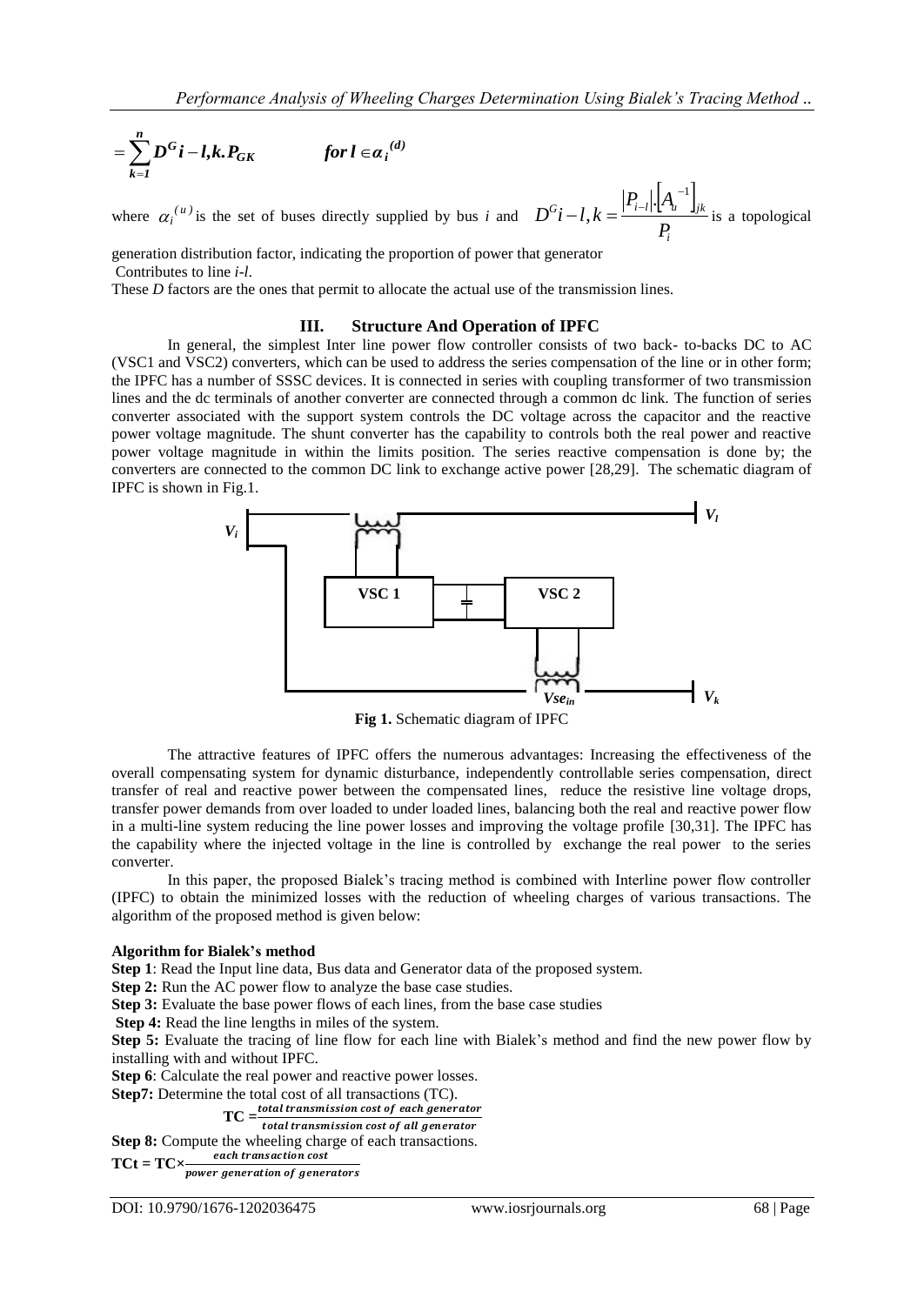## **IV. Results And Discussions**

The proposed Bialek's tracing method has been fused with IPFC controller and tested on a standard IEEE 30 bus test system using computer with Pentium-4, Intel Dual core 2.25 GHz, 2GB-RAM and simulated in MATLAB 10.0 platform. In order to show the supreme performance of the proposed method, an attempt has been made to test the system on Standard IEEE 30 bus system. The system comprises 6 generating units with total demand of 1200MW. The transmission network includes 30 buses linked by 41 transmission lines with 4 tap changing transformers. The system configuration data can be found from ref [32] and the one line diagram is shown in figure 2.



**Figure 2:** One line diagram of IEEE 30 bus system

## **V. Simulation Results**

## **Case 1: Simulation Results of IEEE 30 Bus Test Systems without FACTS Devices**

Table 1 depicts the base case power flow of the network with two different approaches, i.e with/without FACTS (IPFC). In the first case, the IPFC devices are not considered for the purpose, because the equality and inequality constraints are not considered. It can be seen that the base case power flow increase in most of the cases. In order to calculate the line flows and flows caused by each transaction, AC load flow analysis has been carried out. By satisfying the transmission constraints and implementing the IPFC in the system, the power flows follow a linear change. It is proved that the wheeling charges have been minimized after installing the FACTS devices in the considered test system.

The simulation results of Line-wise wheeling cost are displayed in Table 2. The wheeling charges have been calculated by considering the network capacity and sum of actual power flows. The simulation results of line cost, actual power flow for six different transactions are displayed in Table 3.

#### **Case 2: Simulation Results of IEEE 30 Bus Test Systems with FACTS Devices**

In this case, the performance of the proposed method has been improved by installing IPFC devices. The IPFC devices are placed in the buses which has the poor voltage profile. The IPFC has the capacity to control the power flow in multi transmission lines. The IPFC devices are introduced in the buses 5, 17, 21 and 25, so as to reduce the wheeling charges for the corresponding transaction with minimizing active and reactive power losses. After the placement of IPFC devices in the above mentioned buses, the overall line reactance values are correspondingly reduced. From the simulation, it is observed that the base case power flow shows a linear change and it is better when compared that of results obtained from system without IPFC. The simulation results of line cost, actual power flow for six different transactions are displayed in Table 4.

Table 5,depicts the active power and reactive power losses of with/ without IPFC devices. Table 6 represents the simulation results of active and reactive power losses due to various transactions are compared and graphically represented in figure 3.

The simulations results of wheeling charges for various transactions are compared and reported in Table 7.The graph shown in figure 4 illustrates the difference in transmission charges due to the placement of IPFC. From the above observations it is deserved that the proposed methodology provides significant reduction in transmission charges by the installation of FACTS devices.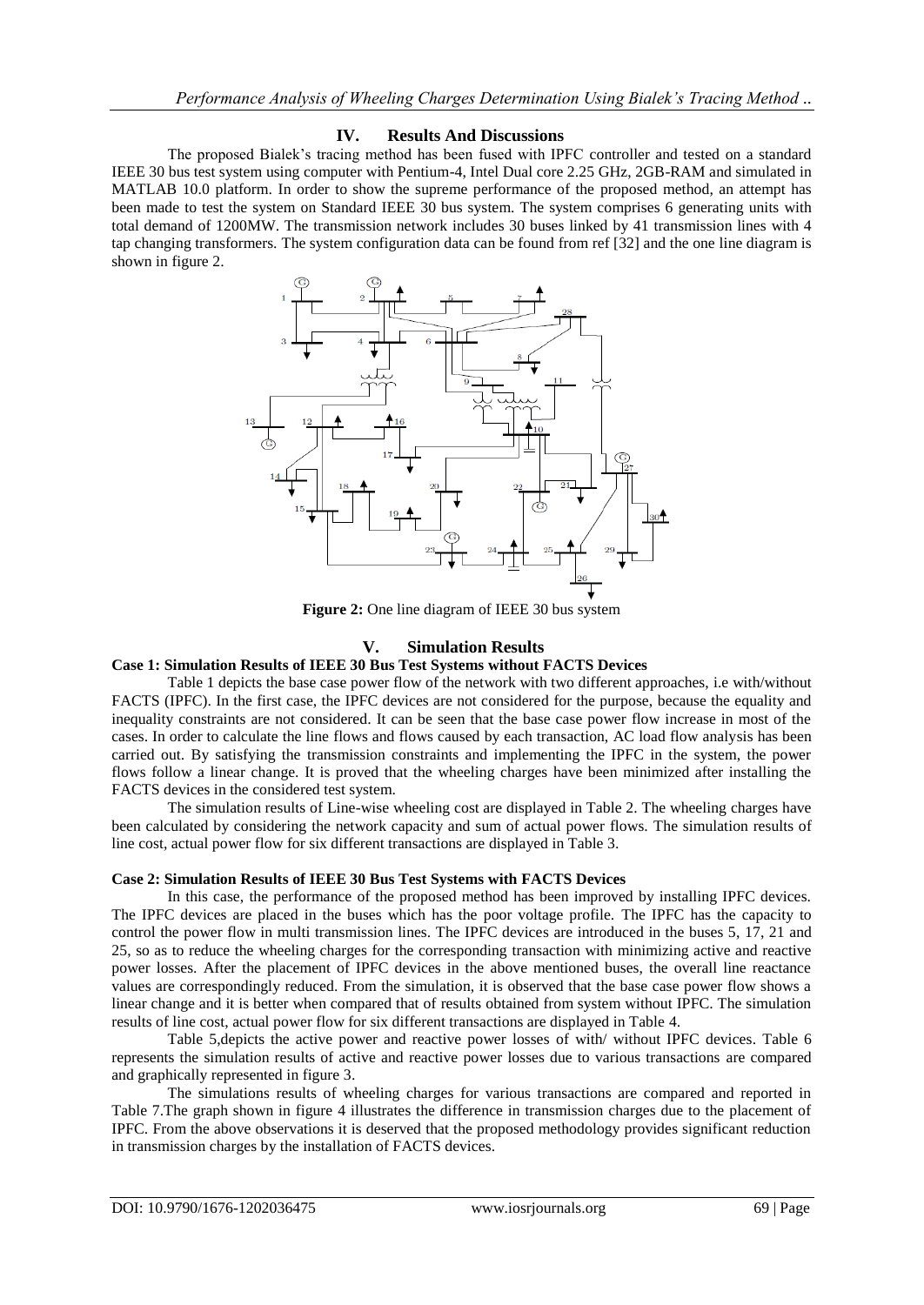| <b>Line No</b> | <b>Base case flow Without IPFC</b> | <b>Base case flow With IPFC</b> |
|----------------|------------------------------------|---------------------------------|
| $2 - 1$        | 90.65                              | 87.68                           |
| $1 - 3$        | 34.26                              | 26.48                           |
| $2 - 4$        | 2.26                               | 1.98                            |
| $2 - 5$        | 8.71                               | 8.02                            |
| $2 - 6$        | 16.84                              | 15.78                           |
| $3-4$          | 15.43                              | 14.28                           |
| $4 - 6$        | 54.43                              | 50.65                           |
| $4-12$         | 23.16                              | 22.11                           |
| $5 - 7$        | 42.68                              | 39.78                           |
| $6 - 7$        | 0.56                               | 0.46                            |
| $6 - 8$        | 3.78                               | 2.92                            |
| $6-9$          | 21.90                              | 20.14                           |
| $6 - 10$       | 98.65                              | 85.72                           |
| $6 - 28$       | 0.43                               | 0.36                            |
| 8-28           | 7.89                               | 6.68                            |
| $9-10$         | 43.67                              | 42.17                           |
| $9-11$         | 65.98                              | 62.56                           |
| $10-17$        | 76.22                              | 74.18                           |
| $10 - 20$      | 14.55                              | 10.23                           |
| $10 - 21$      | 12.98                              | 6.76                            |
| $10-22$        | 55.26                              | 29.96                           |
| $12 - 13$      | 9.91                               | 8.78                            |
| $12 - 14$      | 0.87                               | 0.54                            |
| $12 - 15$      | 31.45                              | 29.78                           |
| $12 - 16$      | 66.54                              | 62.23                           |
| $14-15$        | 25.90                              | 23.65                           |
| $15 - 18$      | 11.66                              | 9.96                            |
| $15 - 23$      | 7.87                               | 6.81                            |
| $16-17$        | 34.77                              | 32.62                           |
| 18-19          | 89.32                              | 87.34                           |
| $19-20$        | 80.67                              | 72.34                           |
| $21 - 22$      | 50.78                              | 47.89                           |
| 22-24          | 42.78                              | 40.65                           |
| 23-24          | 12.81                              | 10.86                           |
| $24 - 25$      | 0.96                               | 0.65                            |
| $25 - 26$      | 52.89                              | 48.90                           |
| 25-27          | 22.88                              | 18.86                           |
| 28-27          | 91.67                              | 89.44                           |
| $27-29$        | 68.90                              | 66.78                           |
| 27-30          | $\overline{76.65}$                 | 74.23                           |
| 30-29          | 80.22                              | 79.14                           |

**Table 1:** Base case power flow of with/without IPFC

**Table 2:** Results of Line-wise wheeling cost of with /without IPFC

| <b>Line No</b> | <b>Wheeling cost without IPFC</b> | Wheeling cost with IPFC |
|----------------|-----------------------------------|-------------------------|
| $2 - 1$        | 10002.12                          | 9876.43                 |
| $1 - 3$        | 11445.43                          | 11124.87                |
| $2 - 4$        | 5678.09                           | 2765.12                 |
| $2 - 5$        | 3342.22                           | 2089.67                 |
| $2 - 6$        | 9876.08                           | 9275.02                 |
| $3 - 4$        | 7223.12                           | 6543.7                  |
| $4 - 6$        | $\Omega$                          | $\Omega$                |
| $4 - 12$       | 2113.45                           | 2100.23                 |
| $5 - 7$        | 2587.90                           | 2332.65                 |
| $6 - 7$        | 4200.19                           | 3167.56                 |
| $6 - 8$        | $\mathbf{0}$                      | $\mathbf{0}$            |
| $6-9$          | 216.75                            | 189.56                  |
| $6 - 10$       | 661.22                            | 597.12                  |
| $6 - 28$       | $\theta$                          | $\theta$                |
| $8 - 28$       | 2654.13                           | 2208.23                 |
| $9-10$         | 3110.32                           | 3106.89                 |
| $9 - 11$       | 1663.64                           | 1244.56                 |
| $10-17$        | 941.01                            | 939.75                  |
| $10-20$        | 800.32                            | 526.45                  |
| $10 - 21$      | 800.32                            | 789.01                  |
| 10-22          | 365.34                            | 345.85                  |
| $12 - 13$      | 626.62                            | 600.62                  |
| $12 - 14$      | 2109.87                           | 2208.6                  |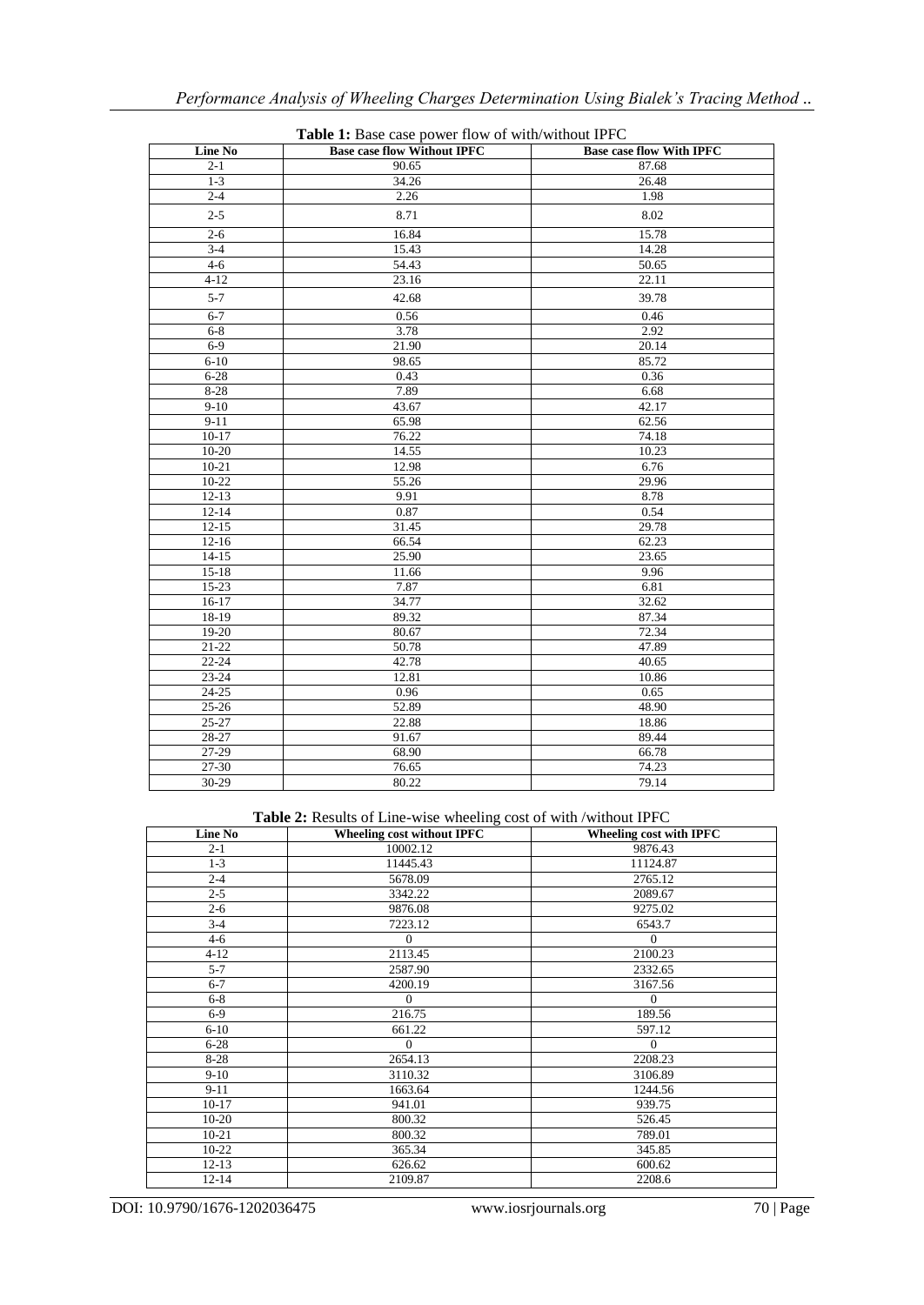| $12 - 15$ | 412.56   | 408.45         |
|-----------|----------|----------------|
| $12 - 16$ | 1342.14  | 1265.67        |
| $14-15$   | 1234.67  | 1233.56        |
| $15 - 18$ | 46.87    | 39.88          |
| $15-23$   | 1598.43  | 1498.2         |
| $16-17$   | 1988.21  | 1888.6         |
| 18-19     | 556.89   | 555.1          |
| $19-20$   | 544.34   | 453.87         |
| $21 - 22$ | 2900.30  | 1989.2         |
| $22 - 24$ | 1245.50  | 1205.6         |
| $23 - 24$ | 289.45   | 276.78         |
| $24 - 25$ | 4678.54  | 4278.4         |
| $25 - 26$ | 6786.0   | 6766.9         |
| $25 - 27$ | 2223.4   | 2188.4         |
| 28-27     | $\Omega$ | $\overline{0}$ |
| $27-29$   | 992.34   | 678.9          |
| 27-30     | $\Omega$ | $\mathbf{0}$   |
| 30-29     | 472.87   | 470.68         |
| 29-30     | 642.78   | 220.70         |

**Table 3 :**Power Flow Results of IEEE 30 Bus System Without FACTS

|                       |           | <b>Power Flow Due to Various Transactions</b> |                |                  |                  |                   |                  |
|-----------------------|-----------|-----------------------------------------------|----------------|------------------|------------------|-------------------|------------------|
| <b>Line No</b>        | Line cost | <b>T1</b>                                     | <b>T2</b>      | <b>T3</b>        | <b>T4</b>        | T <sub>5</sub>    | T <sub>6</sub>   |
| $2 - 1$               | 11560     | 28.876                                        | 54.39          | 50.291           | 60.751           | 24.186            | 29.986           |
| $1 - 3$               | 5780      | 104.07                                        | 98.346         | 76.01            | 99.526           | 12.425            | 58.462           |
| $2 - 4$               | 9830      | 96.46                                         | 108.12         | 57.62            | $\overline{0}$   | 21.129            | 47.228           |
| $2 - 5$               | 4860      | 185.69                                        | 188.52         | 33.243           | 88.087           | 27.295            | 28.019           |
| $2 - 6$               | 2170      | 98.25                                         | 139.98         | 92.56            | 154.38           | 66.516            | 69.56            |
| $3 - 4$               | 2890      | $\Omega$                                      | 219.91         | 294.31           | 117.48           | 58.128            | 229.78           |
| $4 - 6$               | 4630      | 57.89                                         | $\overline{0}$ | 89.176           | 384.10           | $\overline{0}$    | $\boldsymbol{0}$ |
| $4 - 12$              | 1230      | 53.46                                         | 82.624         | 42.263           | 72.666           | 18.978            | 79.451           |
| $5 - 7$               | 21300     | 38.74                                         | 73.824         | 47.485           | $\overline{0}$   | 69.420            | 39.896           |
| $6 - 7$               | 2020      | 70.85                                         | 46.691         | 45.015           | 68.757           | 93.45             | 40.286           |
| $6 - 8$               | 3460      | 76.36                                         | 24.88          | 48.726           | 42.926           | 42.678            | $\overline{0}$   |
| $6-9$                 | 2430      | 95.418                                        | 66.046         | 79.150           | $\overline{0}$   | 64.153            | 70.120           |
| $6 - 10$              | 1450      | $\mathbf{0}$                                  | 69.325         | $\boldsymbol{0}$ | 38.6             | 76.261            | $\mathbf{0}$     |
| $6 - 28$              | 6780      | 89.140                                        | $\mathbf{0}$   | $\overline{0}$   | 66.621           | 87.780            | 65.067           |
| $8 - 28$              | 2450      | 98.126                                        | 95.367         | 88.264           | 59.023           | 29.542            | 80.662           |
| $9-10$                | 3740      | 69.391                                        | 92.279         | 17.510           | $\Omega$         | 34.022            | 18.258           |
| $9-11$                | 4050      | 92.782                                        | 84.84          | 169.56           | 92.157           | 182.56            | $\overline{0}$   |
| $10 - 17$             | 2860      | 68.360                                        | $\mathbf{0}$   | $\boldsymbol{0}$ | $\boldsymbol{0}$ | 14.67             | 152.6            |
| $10 - 20$             | 2920      | $\overline{0}$                                | 86.16          | 27.175           | 86.41            | 69.67             | 17.875           |
| $10 - 21$             | 3120      | 77.261                                        | 19.26          | 59.872           | $\Omega$         | 86.96             | 47.867           |
| $10-22$               | 6680      | 78.327                                        | 14.123         | 169.25           | 19.542           | 179.28            | 149.23           |
| $12 - 13$             | 8710      | 56.282                                        | $\overline{0}$ | $\overline{0}$   | 37.077           | $\Omega$          | 28.186           |
| $12 - 14$             | 9840      | 99.486                                        | 223.53         | 37.695           | 186.28           | $\overline{0}$    | 32.019           |
| $12 - 15$             | 1980      | 99.45                                         | 69.27          | 89.817           | 21.109           | 77.82             | $\overline{0}$   |
| $12 - 16$             | 4460      | 42.328                                        | 125.98         | 13.29            | 59.67            | 13.98             | 67.184           |
| $14 - 15$             | 1200      | 68.853                                        | 79.624         | 61.95            | 45.726           | 17.67             | $\mathbf{0}$     |
| $15-18$               | 5780      | 52.826                                        | 65.518         | 59.69            | 88.46            | $\frac{1}{96.18}$ | 182.48           |
| $15-23$               | 5690      | 96.724                                        | 64.326         | 23.243           | 93.657           | 51.823            | 19.826           |
| $16-17$               | 2230      | 89.616                                        | 12.472         | 77.656           | 179.28           | 19.976            | 126.81           |
| 18-19                 | 3400      | 62.420                                        | 41.697         | 293.30           | $\overline{0}$   | 82.624            | 38.13            |
| 19-20                 | 5690      | $\mathbf{0}$                                  | $\mathbf{0}$   | $\boldsymbol{0}$ | 177.56           | $\boldsymbol{0}$  | 76.29            |
| $21 - 22$             | 1340      | 29.76                                         | 23.45          | 88.27            | 229.13           | 22.196            | 33.546           |
| $22 - 24$             | 9780      | 58.128                                        | 69.85          | 46.543           | 77.67            | 29.824            | 22.876           |
| 23-24                 | 4860      | 36.098                                        | 43.39          | 36.584           | 68.758           | 46.126            | 59.210           |
| $24 - 25$             | 7980      | 34.75                                         | 74.36          | 43.005           | $\overline{0}$   | 222.50            | 68.756           |
| $25 - 26$             | 2500      | 340.74                                        | 93.12          | 47.716           | 37.926           | 47.81             | 97.128           |
| 25-27                 | 3450      | 320.04                                        | 172.45         | 68.104           | 44.18            | 66.67             | $\boldsymbol{0}$ |
| 27-28                 | 2430      | 54.38                                         | 288.67         | 77.624           | $\boldsymbol{0}$ | 29.30             | $\theta$         |
| $27-29$               | 1680      | 68.66                                         | 66.508         | 86.20            | 64.271           | $\theta$          | 34.38            |
| 27-30                 | 2940      | 88.81                                         | 38.295         | $\overline{0}$   | 86.016           | 27.546            | 28.67            |
| 30-29                 | 5780      | 52.78                                         | 14.298         | 149.56           | 89.914           | 33.876            | 18.128           |
| Wheeling charges (\$) |           | 2954.20                                       | 2142.7         | 3213.77          | 2826.513         | 3568.626          | 1865.20          |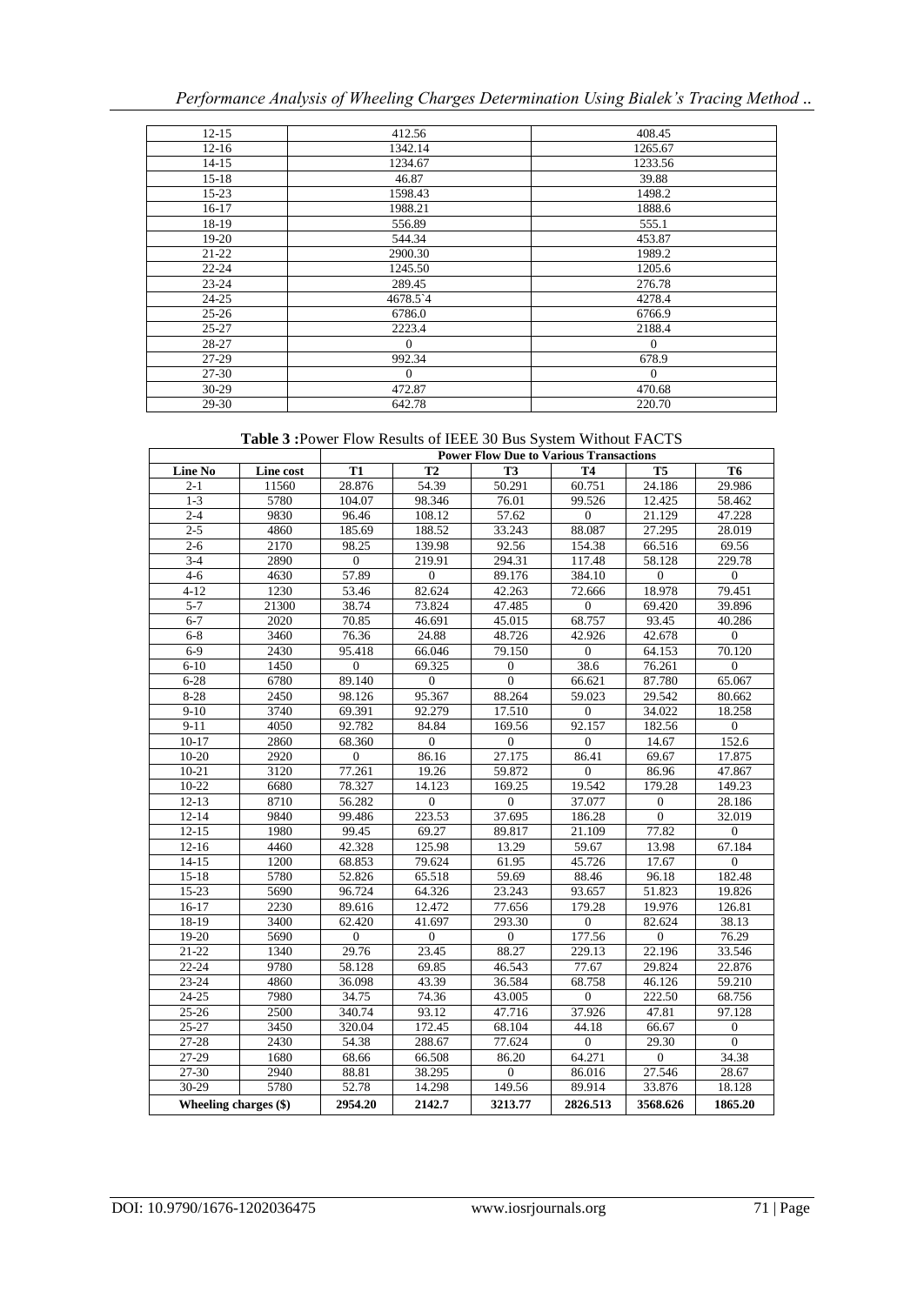|                       |           |                  |                  |                  | <b>L'able 4.</b> L'OWEL L'IOW RESULTS OF LEEE JO DUS SYSTEM WITH L'ACTS<br><b>Power Flow Due to Various Transactions</b> |                  |                     |
|-----------------------|-----------|------------------|------------------|------------------|--------------------------------------------------------------------------------------------------------------------------|------------------|---------------------|
| <b>Line No</b>        | Line cost | <b>T1</b>        | T2               | T <sub>3</sub>   | <b>T4</b>                                                                                                                | <b>T5</b>        | T <sub>6</sub>      |
| $2 - 1$               | 11560     | 18.876           | 44.39            | 30.291           | 40.751                                                                                                                   | 14.186           | 9.986               |
| $1 - 3$               | 5780      | 99.07            | 88.346           | 72.01            | 97.526                                                                                                                   | 11.425           | 48.462              |
| $2 - 4$               | 9830      | 92.46            | 98.12            | 54.62            | $\overline{0}$                                                                                                           | 20.129           | 41.228              |
| $2 - 5$               | 4860      | 183.69           | 182.52           | 30.243           | 80.087                                                                                                                   | 26.295           | 18.019              |
| $2 - 6$               | 2170      | 94.25            | 138.98           | 91.56            | 152.38                                                                                                                   | 65.516           | 66.56               |
| $3-4$                 | 2890      | $\overline{0}$   | 216.91           | 290.31           | 110.48                                                                                                                   | 48.128           | $\overline{220.78}$ |
| $4 - 6$               | 4630      | 52.89            | $\overline{0}$   | 88.176           | 364.10                                                                                                                   | $\overline{0}$   | $\overline{0}$      |
| $4 - 12$              | 1230      | 48.46            | 81.624           | 41.263           | 70.666                                                                                                                   | 8.978            | 75.451              |
| $5 - 7$               | 21300     | 36.74            | 72.824           | 42.485           | $\overline{0}$                                                                                                           | 59.420           | 36.896              |
| $6 - 7$               | 2020      | 69.85            | 44.691           | 46.015           | 58.757                                                                                                                   | 83.45            | 30.286              |
| $6 - 8$               | 3460      | 73.36            | 28.88            | 44.726           | 22.926                                                                                                                   | 40.678           | $\overline{0}$      |
| $6-9$                 | 2430      | 93.418           | 62.046           | 78.150           | $\overline{0}$                                                                                                           | 62.153           | 40.120              |
| $6 - 10$              | 1450      | $\boldsymbol{0}$ | 67.325           | $\boldsymbol{0}$ | 28.6                                                                                                                     | 72.261           | $\mathbf{0}$        |
| $6 - 28$              | 6780      | 79.140           | $\mathbf{0}$     | $\overline{0}$   | 56.621                                                                                                                   | 81.780           | 45.067              |
| $8 - 28$              | 2450      | 88.126           | 90.367           | 80.264           | 58.023                                                                                                                   | 19.542           | 70.662              |
| $9 - 10$              | 3740      | 67.391           | 91.279           | 11.510           | $\boldsymbol{0}$                                                                                                         | 32.022           | 8.258               |
| $9 - 11$              | 4050      | 82.782           | 83.84            | 160.56           | 82.157                                                                                                                   | 180.56           | $\Omega$            |
| $10-17$               | 2860      | 65.360           | $\overline{0}$   | $\Omega$         | $\overline{0}$                                                                                                           | 12.67            | 132.6               |
| $10-20$               | 2920      | $\mathbf{0}$     | 83.16            | 20.175           | 76.41                                                                                                                    | 68.67            | 12.875              |
| $10 - 21$             | 3120      | 75.261           | 17.26            | 52.872           | $\overline{0}$                                                                                                           | 84.96            | 42.867              |
| $10 - 22$             | 6680      | 68.327           | 10.123           | 162.25           | 9.542                                                                                                                    | 178.28           | 140.23              |
| $12 - 13$             | 8710      | 46.282           | $\boldsymbol{0}$ | $\boldsymbol{0}$ | 36.077                                                                                                                   | $\boldsymbol{0}$ | 24.186              |
| $12 - 14$             | 9840      | 97.486           | 220.53           | 32.695           | 184.28                                                                                                                   | $\overline{0}$   | 20.019              |
| $12 - 15$             | 1980      | 89.45            | 67.27            | 86.817           | 20.109                                                                                                                   | 75.82            | $\overline{0}$      |
| $12 - 16$             | 4460      | 40.328           | 124.98           | 12.29            | 58.67                                                                                                                    | 12.98            | 64.184              |
| $14 - 15$             | 1200      | 66.853           | 78.624           | 51.95            | 40.726                                                                                                                   | 13.67            | $\overline{0}$      |
| $15 - 18$             | 5780      | 50.826           | 63.518           | 54.69            | 84.46                                                                                                                    | 86.18            | 162.48              |
| 15-23                 | 5690      | 93.724           | 60.326           | 20.243           | 83.657                                                                                                                   | 41.823           | 15.826              |
| $16-17$               | 2230      | 88.616           | 10.472           | 72.656           | 170.28                                                                                                                   | 17.976           | 116.81              |
| 18-19                 | 3400      | 60.420           | 40.697           | 290.30           | $\overline{0}$                                                                                                           | 72.624           | 28.13               |
| 19-20                 | 5690      | $\mathbf{0}$     | $\mathbf{0}$     | $\mathbf{0}$     | 171.56                                                                                                                   | $\mathbf{0}$     | 74.29               |
| $21 - 22$             | 1340      | 28.76            | 22.45            | 86.27            | 228.13                                                                                                                   | 12.196           | 23.546              |
| $22 - 24$             | 9780      | 48.128           | 67.85            | 41.543           | 75.67                                                                                                                    | 25.824           | 12.876              |
| $23 - 24$             | 4860      | 26.098           | 41.39            | 33.584           | 65.758                                                                                                                   | 16.126           | 57.210              |
| $24 - 25$             | 7980      | 33.75            | 72.36            | 42.005           | $\mathbf{0}$                                                                                                             | 220.50           | 58.756              |
| $25 - 26$             | 2500      | 240.74           | 90.12            | 45.716           | 34.926                                                                                                                   | 45.81            | 87.128              |
| $25 - 27$             | 3450      | 220.04           | 170.45           | 64.104           | 34.18                                                                                                                    | 64.67            | $\overline{0}$      |
| 27-28                 | 2430      | 44.38            | 258.67           | 74.624           | $\boldsymbol{0}$                                                                                                         | 28.30            | $\overline{0}$      |
| 27-29                 | 1680      | 62.66            | 65.508           | 85.20            | 54.271                                                                                                                   | $\overline{0}$   | 14.38               |
| 27-30                 | 2940      | 86.81            | 28.295           | $\overline{0}$   | 56.016                                                                                                                   | 20.546           | 18.67               |
| 30-29                 | 5780      | 50.78            | 12.298           | 146.56           | 87.914                                                                                                                   | 13.876           | 12.128              |
| Wheeling charges (\$) |           | 2865.582         | 2998.493         | 2638.727         | 2795.71                                                                                                                  | 1940.024         | 1830.966            |

**Table 4:** Power Flow Results of IEEE 30 Bus System With FACTS

Table 5 : Active power losses and Reactive power losses of with/without FACTS

| Line No   | <b>Active power loss</b> |           |                     | <b>Reactive power loss</b> |
|-----------|--------------------------|-----------|---------------------|----------------------------|
|           | <b>Without IPFC</b>      | With IPFC | <b>Without IPFC</b> | <b>With IPFC</b>           |
| $2 - 1$   | 0.2865                   | 0.2865    | 0.2865              | 0.2865                     |
| $1 - 3$   | 0.1782                   | 0.1452    | 0.1782              | 0.1552                     |
| $2 - 4$   | 0.1637                   | 0.1637    | 0.1637              | 0.1537                     |
| $2 - 5$   | 0.2279                   | 0.2379    | 0.2379              | 0.2379                     |
| $2 - 6$   | 0.1983                   | 0.1487    | 0.1983              | 0.0595                     |
| $3-4$     | 0.1763                   | 0.1763    | 0.1763              | 0.1763                     |
| $4 - 6$   | 0.0314                   | 0.0314    | 0.0314              | 0.0214                     |
| $4 - 12$  | 0.1160                   | 0.1160    | 0.1160              | 0.1160                     |
| $5 - 7$   | 0.0820                   | 0.0820    | 0.0820              | 0.0820                     |
| $6 - 7$   | 0.0420                   | 0.0420    | 0.0420              | 0.0420                     |
| $6 - 8$   | 0.2080                   | 0.2080    | 0.2080              | 0.2080                     |
| $6-9$     | 0.5560                   | 0.5560    | 0.5560              | 0.5560                     |
| $6 - 10$  | 0.2080                   | 0.2080    | 0.2080              | 0.2080                     |
| $6 - 28$  | 0.1100                   | 0.1100    | 0.1100              | 0.1100                     |
| $8 - 28$  | 0.2560                   | 0.2560    | 0.2560              | 0.2560                     |
| $9-10$    | 0.1400                   | 0.1400    | 0.1400              | 0.1400                     |
| $9 - 11$  | 0.2680                   | 0.1559    | 0.2559              | 0.5559                     |
| $10-17$   | 0.1304                   | 0.1304    | 0.1304              | 0.1304                     |
| $10-20$   | 0.1987                   | 0.1987    | 0.1987              | 0.1987                     |
| $10 - 21$ | 0.1997                   | 0.1997    | 0.1997              | 0.1997                     |
| $10-22$   | 0.2632                   | 0.1632    | 0.2432              | 0.1032                     |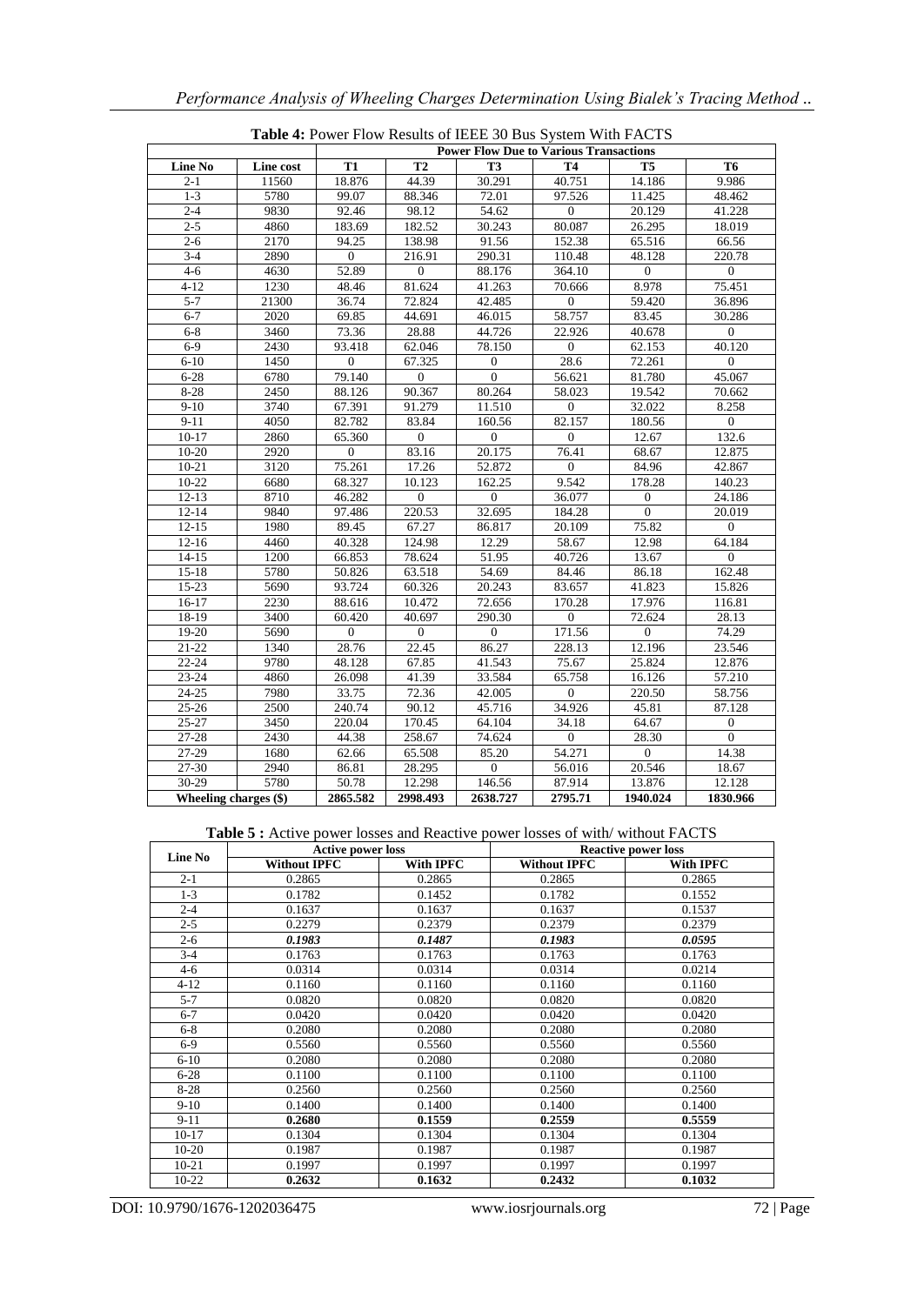| $12 - 13$ | 0.2185 | 0.2185 | 0.2185 | 0.2185 |
|-----------|--------|--------|--------|--------|
| $12 - 14$ | 0.1292 | 0.1292 | 0.1292 | 0.1292 |
| $12 - 15$ | 0.0680 | 0.0680 | 0.0680 | 0.0680 |
| $12 - 16$ | 0.1890 | 0.1890 | 0.1640 | 0.1650 |
| $14 - 15$ | 0.0845 | 0.0845 | 0.0845 | 0.0845 |
| $15-18$   | 0.0749 | 0.0749 | 0.0749 | 0.0749 |
| $15 - 23$ | 0.1499 | 0.1499 | 0.1499 | 0.1499 |
| 16-17     | 0.0236 | 0.0236 | 0.0236 | 0.0236 |
| 18-19     | 0.2020 | 0.2020 | 0.2020 | 0.2020 |
| 19-20     | 0.1790 | 0.1790 | 0.1790 | 0.1790 |
| $21 - 22$ | 0.2700 | 0.2700 | 0.2700 | 0.2700 |
| $22 - 24$ | 0.3292 | 0.3292 | 0.3292 | 0.3292 |
| $23 - 24$ | 0.3800 | 0.3800 | 0.3800 | 0.3800 |
| 24-25     | 0.2087 | 0.2087 | 0.2087 | 0.2087 |
| $25 - 26$ | 0.3960 | 0.3960 | 0.3960 | 0.3960 |
| $25 - 27$ | 0.4153 | 0.4153 | 0.4153 | 0.4153 |
| 28-27     | 0.6027 | 0.6027 | 0.6027 | 0.6027 |
| 27-29     | 0.5026 | 0.5026 | 0.5026 | 0.5026 |
| 27-30     | 0.3128 | 0.3128 | 0.3128 | 0.3128 |
| $30-29$   | 0.2476 | 0.2476 | 0.2476 | 0.2476 |

| <b>Transactions</b> | <b>Active power losses with IPFC</b> | <b>Reactive power losses with IPFC</b> |
|---------------------|--------------------------------------|----------------------------------------|
| Τ1                  | 90.65                                | 86.86                                  |
| T2                  | 26.48                                | 23.48                                  |
| T3                  | 1.98                                 | 5.76                                   |
| T4                  | 8.02                                 | 8.43                                   |
| Т5                  | 16.84                                | 16.95                                  |
| Т6                  | 15.43                                | 16.78                                  |
| <b>Total Losses</b> | 159.4                                | 158.26                                 |





| <b>Transactions</b>                | <b>Without IPFC</b> | <b>With IPFC</b> |
|------------------------------------|---------------------|------------------|
| T1                                 | 2954.20             | 2865.582         |
| T <sub>2</sub>                     | 2142.7              | 2998.493         |
| T <sub>3</sub>                     | 3213.77             | 2638.727         |
| T4                                 | 2826.513            | 2795.71          |
| T5                                 | 3568.626            | 1940.024         |
| T6                                 | 1865.20             | 1830.966         |
| <b>Total Wheeling Charges (\$)</b> | 16571.009           | 15069.502        |

**Table 7:** Comparison of wheeling charges of with/ Without IPFC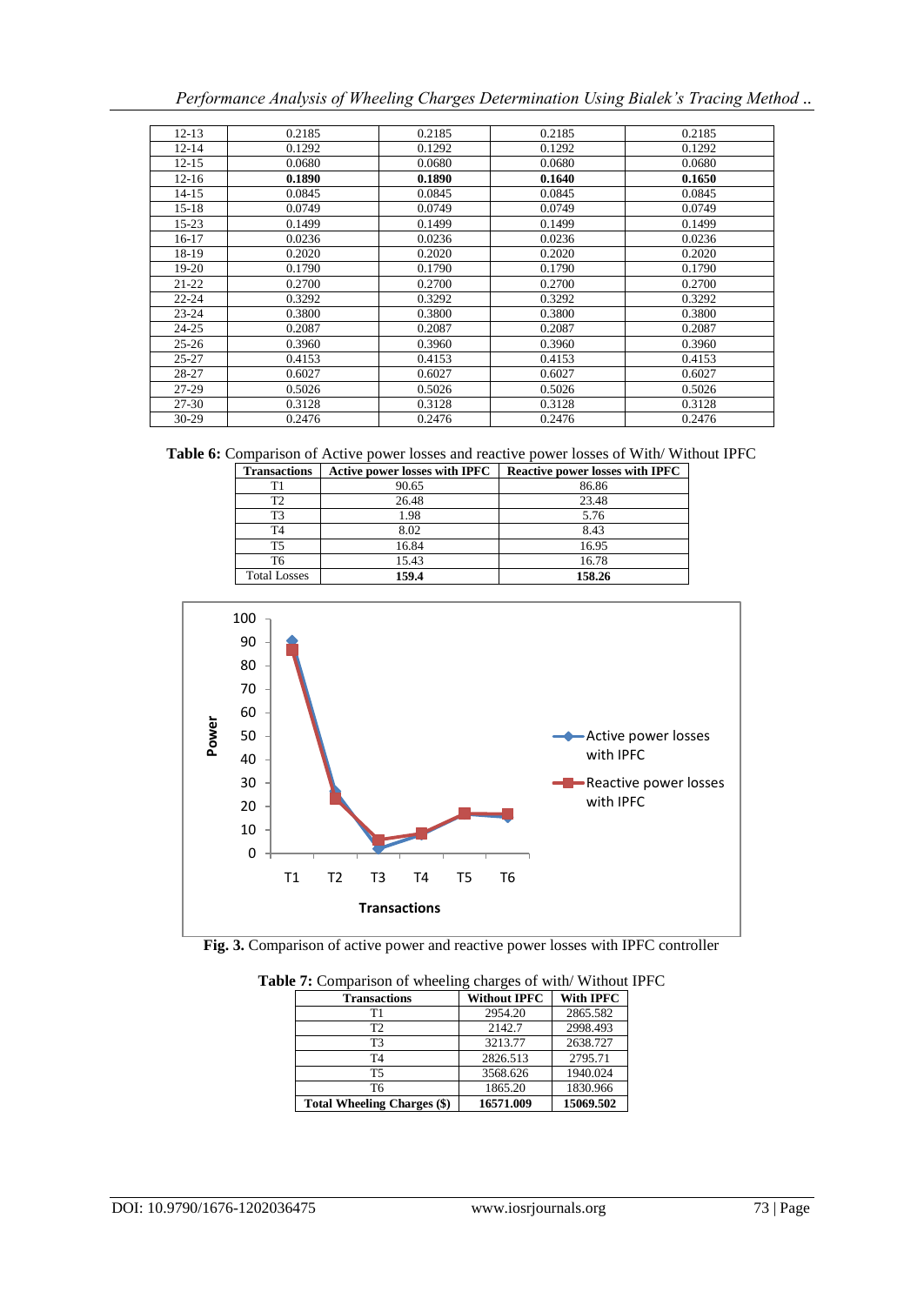

**Fig. 4.** Comparison of wheeling charges for various transactions for with/ without IPFC controller

## **VI. Conclusion**

In the present open access restructured power systems , it is obligatory to develop a fair transmission pricing tariff to trace the power flow. This article proposes a simple and understandable price structure of flow based Bialek's tracing method employed with IPFC controller to allocate the transmission wheeling cost to the consumers. The performance and applicability of the proposed approach has been analyzed on IEEE 30 bus test system. The Bialek's tracing method used in this work creates only positive contributions to the line flows and it provides zero charges for some users. Among the all pricing methods, Bialek's method is intuitive and it is the best way of transmission pricing among pricing methods. The multi control capability of IPFC introduces in this paper paves the important role in the allocation of transmission wheeling charges. More over it is demonstrated that the proposed method is accurate and feasible and the use of IPFC device can increase the power flow**.**

## **Acknowledgements**

The authors gratefully acknowledge the authorities of Annamalai University for the facilities offered to carry out this work.

|                         | <b>Nomenculture</b>                                    |
|-------------------------|--------------------------------------------------------|
| $P_i$                   | Total Flow Through bus i                               |
| $\alpha_i^{(u)}$        | Set of Buses that Directly Supply Bus                  |
| $P_{Gi}$                | Generation in bus <i>i</i>                             |
| $P_{i-j}$               | Flow in Line $j-i$                                     |
| $A_u$                   | (n×n) Distribution Matrix Per Injected Powers          |
| $\boldsymbol{P}$        | <b>Vector of Bus Flows</b>                             |
| $P_G$<br>D <sup>G</sup> | <b>Vector of Bus Generations</b>                       |
|                         | Topological Generation Distribution Factor             |
| <b>FACTS</b>            | Flexible Alternating Current Transmission System       |
| <b>IPFC</b>             | Inter Line Power Flow Controller                       |
| <b>SVC</b>              | <b>Static Var Compensator</b>                          |
| <b>STATCOM</b>          | <b>Static Synchronous Compensator</b>                  |
| <b>TCSC</b>             | <b>Thyristor Controlled Series Capacitor</b>           |
| <b>SSSC</b>             | <b>Static Synchronous Series Compensator</b>           |
| <b>TCPST</b>            | <b>Thyristor Controlled Phase Shifting Transformer</b> |
| <b>UPFC</b>             | Unified Power Flow Controller                          |
| <b>MVA</b>              | Mega Volt Ampere                                       |
| VSC                     | <b>Voltage Source Converter</b>                        |